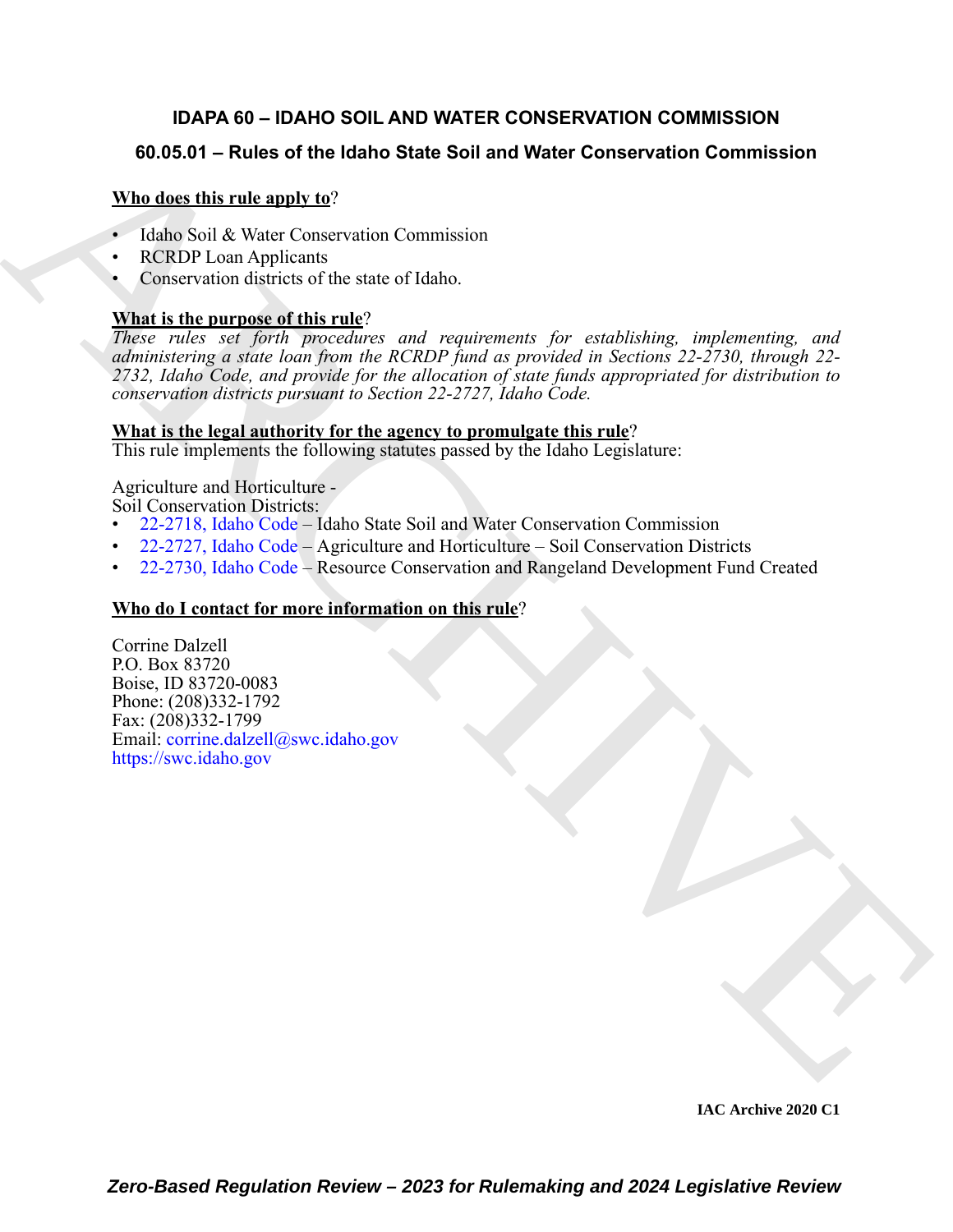# **Table of Contents**

# **IDAPA 60 - IDAHO STATE SOIL AND WATER CONSERVATION COMMISSION** 60.05.01 - Rules of the Idaho State Soil and Water Conservation Commission 010 Definitions 3 SUBCHAPTER A - RULES FOR ADMINISTRATION OF THE IDAHO RESOURCE **CONSERVATION AND RANGELAND DEVELOPMENT PROGRAM SUBCHAPTER B - RULES FOR ALLOCATION OF FUNDS** TO CONSERVATION DISTRICTS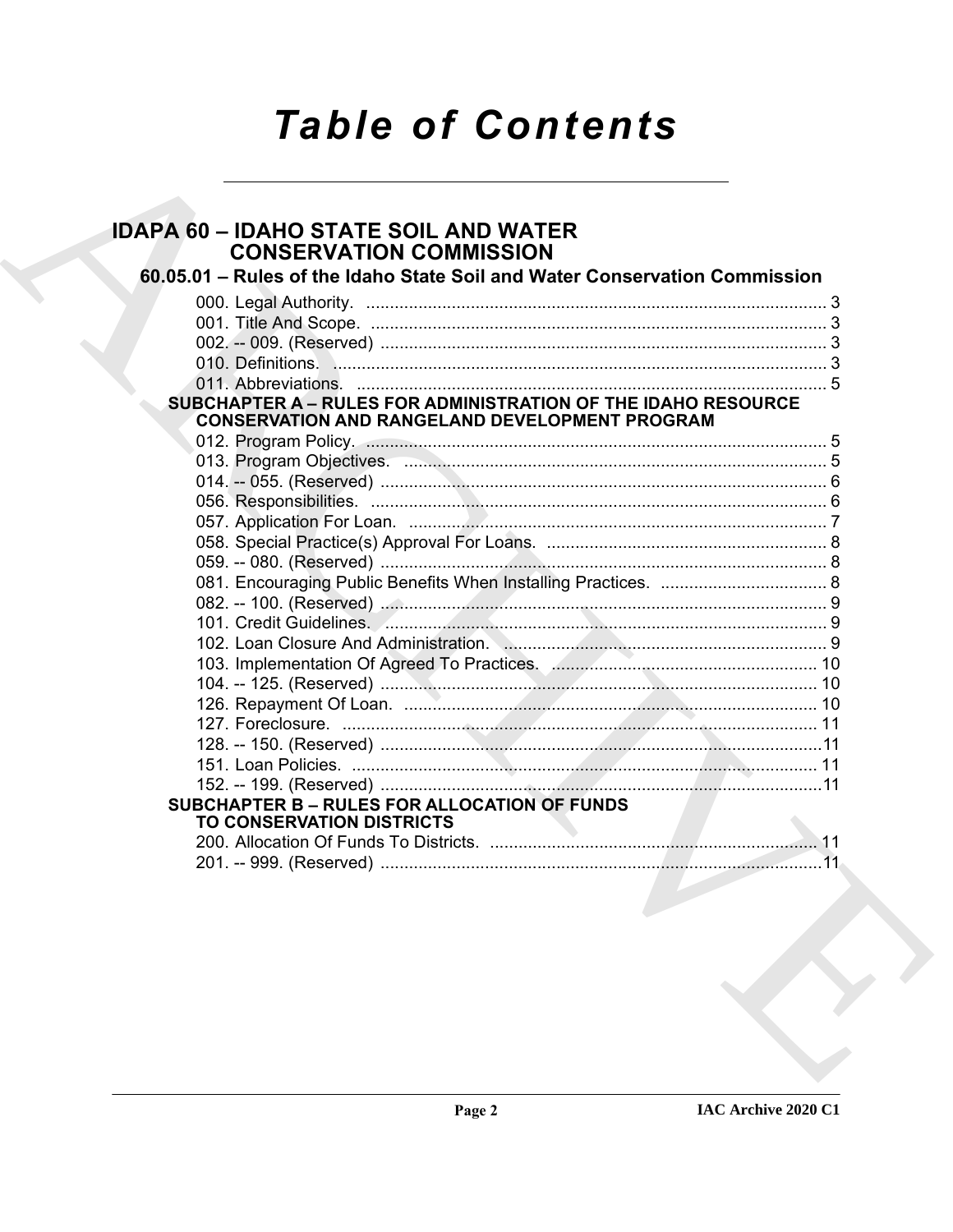# <span id="page-2-0"></span>**IDAPA 60 – IDAHO STATE SOIL AND WATER CONSERVATION COMMISSION**

### <span id="page-2-21"></span><span id="page-2-1"></span>**60.05.01 – RULES OF THE IDAHO STATE SOIL AND WATER CONSERVATION COMMISSION**

#### <span id="page-2-2"></span>**000. LEGAL AUTHORITY.**

This chapter is adopted by the Idaho State Soil and Water Conservation Commission, under the legal authority of Sections 22-2718, 22-2727, and 22-2730, Idaho Code. (3-20-20)T

#### <span id="page-2-22"></span><span id="page-2-3"></span>**001. TITLE AND SCOPE.**

**01. Title**. The title of this chapter is IDAPA 60.05.01, "Rules of the Idaho State Soil and Water Conservation Commission.'

**UIL LEGAL AUTHOMITY.**<br>
The degree is advocable by the delay Source Scale of Work Conservation Commission, under the legal subscript of<br>
Yearbox 2022 (1, 2022) and 2022 (1, 2003) and 2022 (1, 2006) and 2022 (1, 2006) and **02. Scope**. The provisions of these rules set forth procedures and requirements for establishing, implementing, and administering a state loan from the RCRDP fund as provided in Sections 22-2730, through 22- 2732, Idaho Code, and provide for the allocation of state funds appropriated for distribution to conservation districts pursuant to Section 22-2727, Idaho Code.

#### <span id="page-2-4"></span>**002. -- 009. (RESERVED)**

<span id="page-2-6"></span><span id="page-2-5"></span>**010. DEFINITIONS.**

For the purpose of these rules, unless the context indicates otherwise, the terms and phrases are used as defined herein: (3-20-20)T

<span id="page-2-9"></span><span id="page-2-8"></span><span id="page-2-7"></span>**01. Applicant**. An eligible applicant as defined in Section 22-2717, Idaho Code. (3-20-20)T

**02. Application**. The loan request document that sets forth the information required by Section 22- 2732, Idaho Code and Subsection 057.03 of these rules, including a conservation plan. (3-20-20)T

**03. Base Funding**. Funds appropriated to the Commission to be allocated equally to the various soil conservation districts in a sum not to exceed eight thousand five hundred dollars (\$8,500) per district per year.  $(3-20-20)T$ 

**04. Board of Supervisors**. Governing body of a district as provided in Section 22-2717(25), Idaho Code. (3-20-20)T

<span id="page-2-13"></span><span id="page-2-12"></span><span id="page-2-11"></span><span id="page-2-10"></span>**05.** Certify. To confirm formally as true, accurate, or genuine. (3-20-20)T

**06. Commission**. The Idaho State Soil and Water Conservation Commission as defined in Section 22- 2718, Idaho Code. (3-20-20)T

**07. Conservation District or District**. A soil (and water) conservation district as defined in Section 22-2717, Idaho Code. (3-20-20)T

**08. Conservation Plan**. A conservation plan as defined in Sections 22-2717 and 22-2732, Idaho Code that sets forth the information required by Subchapter A. of these rules. (3-20-20)T

<span id="page-2-16"></span><span id="page-2-15"></span><span id="page-2-14"></span>**09.** Contractee. The applicant when the loan has been closed and recorded. (3-20-20)T

**10.** Coordinated Resource Planning Process. A process that considers all the resources and resource users within a geographical area and encourages active involvement and input from all interested parties. (3-20-20)T

**11. District**. A Conservation District, Soil Conservation District, or Soil and Water Conservation District as defined in Section 22-2717, Idaho Code.

<span id="page-2-19"></span><span id="page-2-18"></span><span id="page-2-17"></span>**12. Eligible Land**. Private, state, county, or federal lands within the state of Idaho. (3-20-20)T

**13.** Field Office. The local United States Department of Agriculture Natural Resources Conservation NRCS) office usually located with the principal headquarters of the local District. (3-20-20)T Service (NRCS) office usually located with the principal headquarters of the local District.

<span id="page-2-20"></span>**14. Field Office Technical Guide**. The primary scientific reference for NRCS that contains technical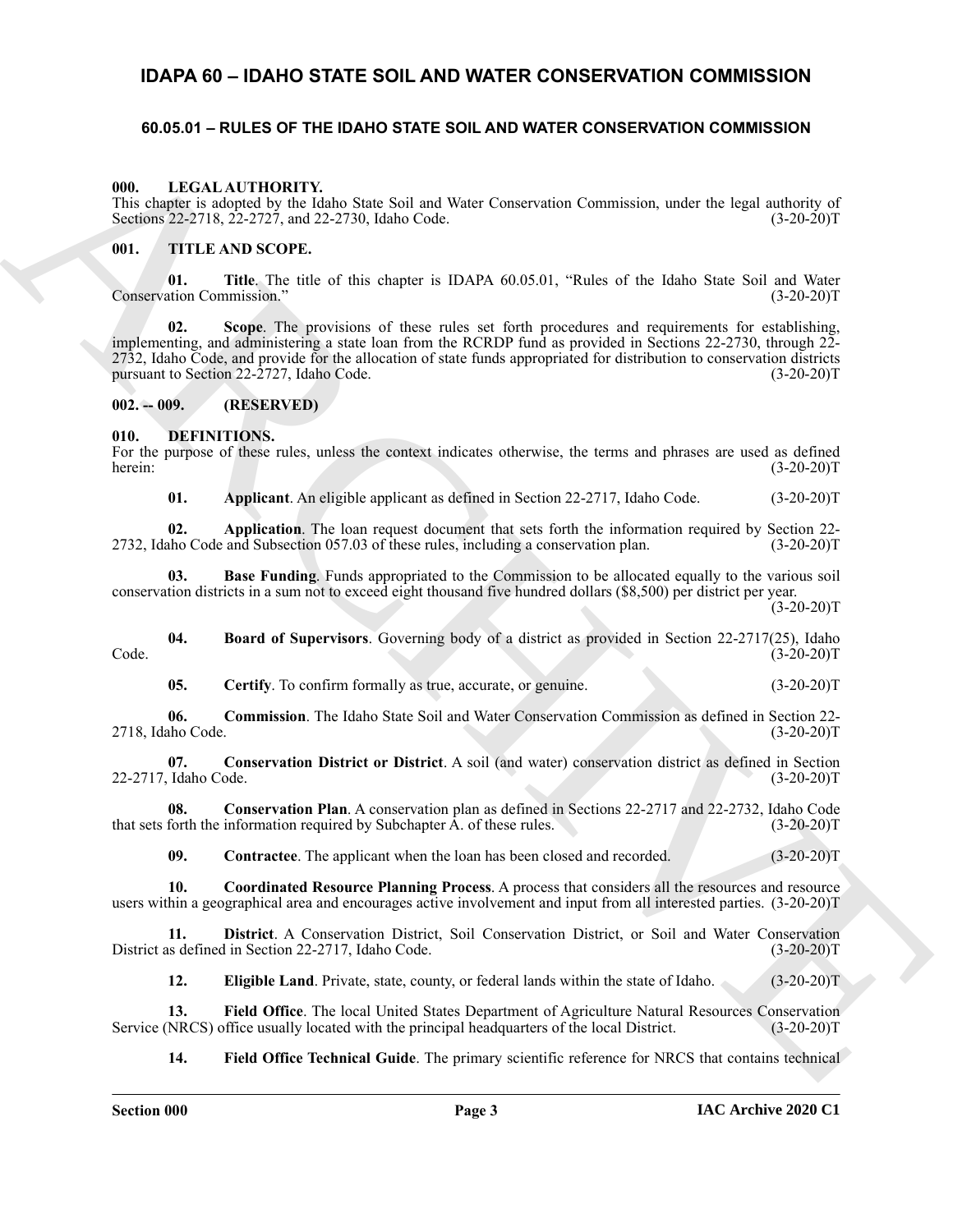information about the conservation of soil, water, air, and related plant and animal resources. Technical guides used in each field office are localized so that they apply specifically to the geographic area for which they are prepared. Copies of the field office technical guides may be obtained from a local District or field office. (3-20-20)T

<span id="page-3-0"></span>**15. Financial and Match Report**. Documentation certified by the Board of Supervisors that:  $(3-20-20)T$ 

**a.** Itemizes local funds and services received by a district during the previous fiscal year; and  $(3-20-20)T$ 

<span id="page-3-2"></span><span id="page-3-1"></span>**b.** Describes how state base and match funds were utilized during the previous fiscal year. (3-20-20)T

**16. Fiscal Year**. As set forth in Section 67-2201, Idaho Code, the fiscal year will begin on July 1 and close on June 30 of the following year. (3-20-20)T

Solon Sank Web Context-ration Contents and the Web Website Contents and Contents and Contents and Contents and Contents and Contents are a solid with the same of the Contents and Contents are a solid by the Contents and C **17. Five (5) Year Plan**. The plan reviewed and updated annually by each district pursuant to the Final Agreement to implement an Antidegredation Policy for the State of Idaho (August 18, 1988). The plan will contain the following components, as further specified by Commission policy: physical characteristics, economic condition and outlook, assessment of the District's resource conditions and conservation needs, prioritized objectives, water quality component, and an annual work plan. (3-20-20) T

<span id="page-3-4"></span><span id="page-3-3"></span>**18. Fund**. The RCRDP fund established pursuant to Section 22-2730, Idaho Code. (3-20-20)T

**19. Funding Criteria**. Criteria considered by the Commission to determine the amount of base and match funding to be allocated to the conservation districts. Criteria may include district budgets, district budget requests, district programs and work plans, and district work load analysis. The following documents may be required on an annual basis in order to consistently apply the criteria to all districts: (3-20-20)T

<span id="page-3-5"></span>

| а. | Five (5) year plans;             | $(3-20-20)T$ |
|----|----------------------------------|--------------|
|    | Financial and match reports; and | $(3-20-20)T$ |
|    | Performance reports.             | $(3-20-20)T$ |

**20. Local Funds**. Monies received in the previous fiscal year from local units of government and organizations for the general purposes of a conservation district. Funds received for special projects, used as required match for specific grants or projects, or on a fee-for-service basis will not be used to calculate match funding.

 $(3-20-20)$ T

<span id="page-3-6"></span>**21. Local Services**. Non-cash contributions received in the previous fiscal year from local units of government and organizations for the general purposes of a conservation district. Services received for special projects, used as required match for specific grants or projects, or on a fee-for-service basis will not be used to calculate match funding. (3-20-20)T

<span id="page-3-7"></span>**22.** Local Units of Government. Any general or special purpose political subdivision of the state is the power to levy taxes and/or appropriate and spend funds. (3-20-20) which has the power to levy taxes and/or appropriate and spend funds.

<span id="page-3-8"></span>**23. Match Funding**. Funds appropriated to the Commission for distribution to conservation districts in excess of base funding not to exceed twice the amount of local funds and services received by each district in the previous fiscal year. (3-20-20) previous fiscal year.

<span id="page-3-9"></span>**24. Maximum Allocation**. The total of base funding and match funding allocated to any one (1) conservation district shall not exceed fifty-eight thousand and five hundred dollars (\$58,500) in a fiscal year.

 $(3-20-20)T$ 

<span id="page-3-10"></span>**25. Organizations**. A group of two (2) or more persons structured and managed to pursue a collective goal on a continuing basis. (3-20-20)T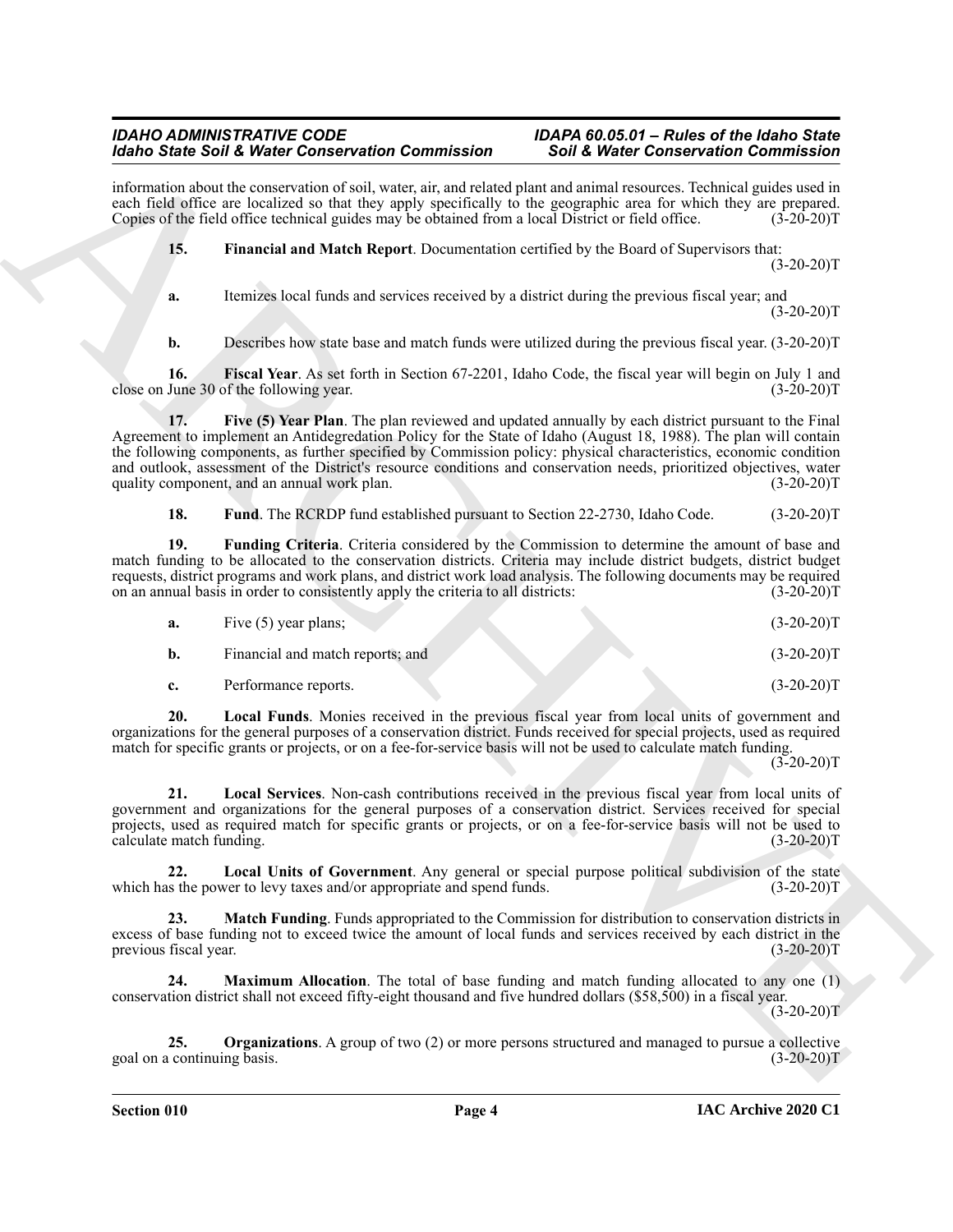<span id="page-4-7"></span>**26. Other Funds**. Funds to be dedicated to conservation practice implementation costs which are not from the RCRDP fund or provided by the applicant. (3-20-20)T

<span id="page-4-8"></span>**27. Performance Report**. Documentation summarizing conservation activities, projects, and programs implemented by a conservation district during the previous fiscal year. (3-20-20)T

<span id="page-4-10"></span>**28. Practice or Eligible Practice for Loans**. A practice listed in the field office technical guide or a special practice approved under Section 058 of these rules. (3-20-20)T

**29.** Practice Life. The number of years, with proper maintenance and operation, that a practice is to last, as shown in the field office technical guide. (3-20-20)<sup>T</sup> expected to last, as shown in the field office technical guide.

<span id="page-4-11"></span><span id="page-4-9"></span>**30. Program Year**. The state fiscal year as provided in Section 67-2201, Idaho Code. (3-20-20)T

<span id="page-4-12"></span>**31. Project**. One (1) or more practices to be installed with a RCRDP loan. (3-20-20)T

<span id="page-4-14"></span><span id="page-4-13"></span>**32.** Rangeland. Land used primarily for the grazing of domestic livestock and wildlife. (3-20-20)T

Mohio Sinie Soil & Weist Connected that conservation Commission Connected the Connected to Connected the actual and<br>
from the U.S. Only Funds, heads of the Substitute of the actual connected the actual connected that are **33. Riparian Areas**. Riparian areas are sites directly influenced by free water. They have visible vegetation or physical characteristics that reflect free water influence. Lake shores and stream banks are typical riparian areas. Excluded are sites such as ephemeral streams or washes that do not exhibit the presence of vegetation dependent upon free water in the soil. (3-20-20) dependent upon free water in the soil.

<span id="page-4-16"></span><span id="page-4-15"></span>**34. Security**. Collateral provided by an approved applicant to secure requested RCRDP funds.

 $(3-20-20)T$ 

**35.** Special Practice. A practice (not listed in the field office technical guide) that includes a proven, technique that is necessary to solve a resource problem and meet program objectives. (3-20-20)T modern technique that is necessary to solve a resource problem and meet program objectives.

#### <span id="page-4-0"></span>**011. ABBREVIATIONS.**

<span id="page-4-6"></span><span id="page-4-4"></span>**01. RCRDP**. The Idaho Resource Conservation and Rangeland Development Program. (3-20-20)T

<span id="page-4-23"></span><span id="page-4-5"></span>**02. NRCS**. United States Department of Agriculture Natural Resources Conservation Service.

 $(3-20-20)T$ 

#### <span id="page-4-18"></span><span id="page-4-1"></span>**SUBCHAPTER A – RULES FOR ADMINISTRATION OF THE IDAHO RESOURCE CONSERVATION AND RANGELAND DEVELOPMENT PROGRAM**

#### <span id="page-4-2"></span>**012. PROGRAM POLICY.**

<span id="page-4-19"></span>**01. Administration**. It is the policy of the Commission to administer the Resource Conservation and Rangeland Development Program to provide the greatest benefits to all concerned from the agricultural lands and rangelands within the state. (3-20-20)T

**02. Equal Opportunity**. Each applicant regardless of handicap, race, age, sex, creed, color or national ust be given the opportunity to apply for a loan.  $(3-20-20)$ origin, must be given the opportunity to apply for a loan.

<span id="page-4-22"></span><span id="page-4-21"></span><span id="page-4-20"></span>**03. Filing Applications**. An application may be filed at anytime during the program year. (3-20-20)T

**04. Use of Loan Money in Conjunction with State or Federal Programs**. Requests for state or federal cost-share assistance and for loan approval are handled by different governmental agencies and approval for one does not guarantee approval for the other.

#### <span id="page-4-17"></span><span id="page-4-3"></span>**013. PROGRAM OBJECTIVES.**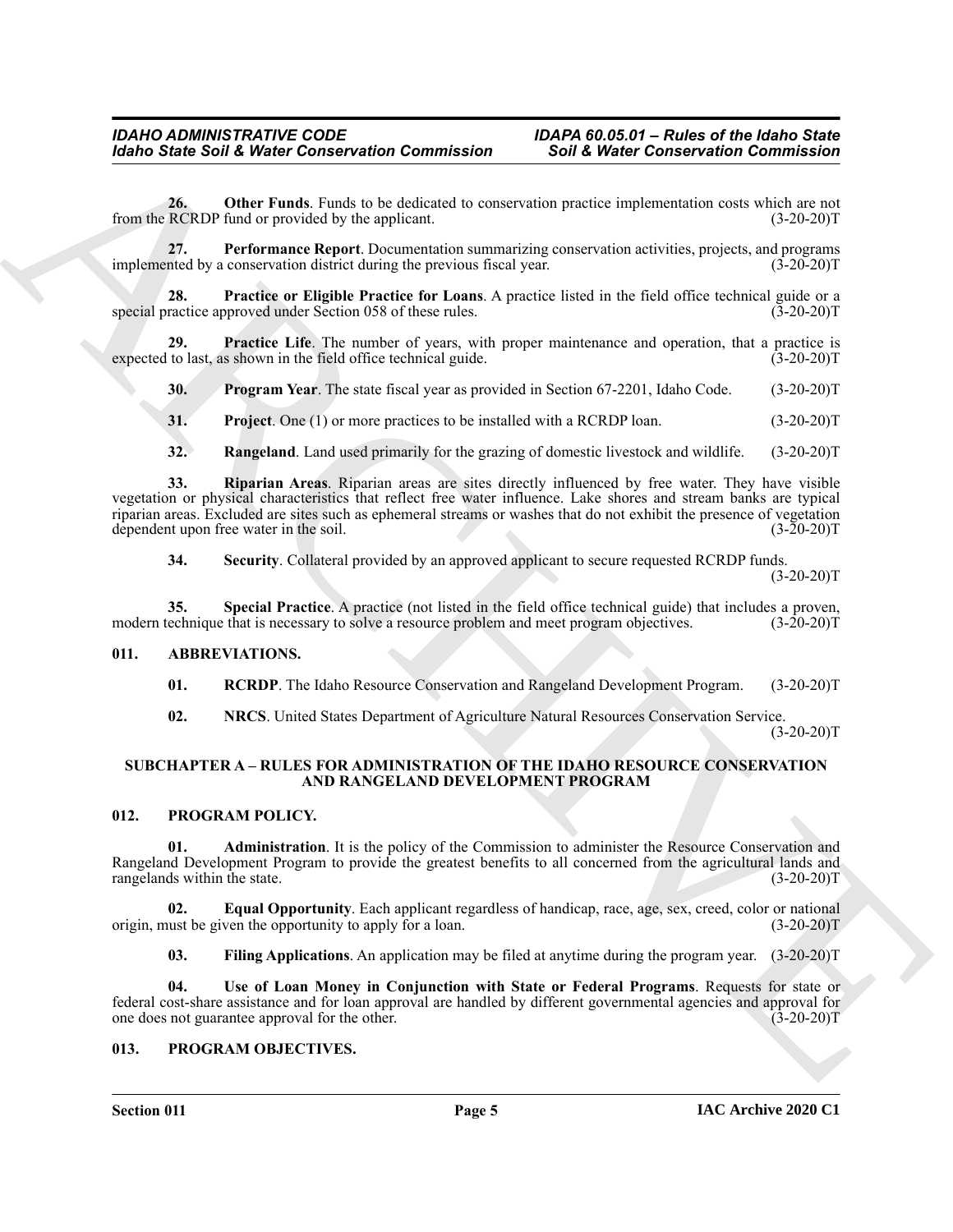#### <span id="page-5-3"></span>*IDAHO ADMINISTRATIVE CODE IDAPA 60.05.01 – Rules of the Idaho State Idaho State Soil & Water Conservation Commission Soil & Water Conservation Commission*

|                 | <b>Idaho State Soil &amp; Water Conservation Commission</b>                                                                                                                                                                                                                                                                                                                                                                                                                                                                            | <b>Soil &amp; Water Conservation Commission</b> |              |
|-----------------|----------------------------------------------------------------------------------------------------------------------------------------------------------------------------------------------------------------------------------------------------------------------------------------------------------------------------------------------------------------------------------------------------------------------------------------------------------------------------------------------------------------------------------------|-------------------------------------------------|--------------|
| 01.             | Objectives. The objectives of the RCRDP are to:                                                                                                                                                                                                                                                                                                                                                                                                                                                                                        |                                                 | $(3-20-20)T$ |
| a.              | Conserve soil resources.                                                                                                                                                                                                                                                                                                                                                                                                                                                                                                               |                                                 | $(3-20-20)T$ |
| $\mathbf{b}$ .  | Conserve water resources.                                                                                                                                                                                                                                                                                                                                                                                                                                                                                                              |                                                 | $(3-20-20)T$ |
| c.              | Improve riparian areas for multiple use benefits.                                                                                                                                                                                                                                                                                                                                                                                                                                                                                      |                                                 | $(3-20-20)T$ |
| d.              | Protect or improve existing beneficial uses of the state's waters.                                                                                                                                                                                                                                                                                                                                                                                                                                                                     |                                                 | $(3-20-20)T$ |
| е.              | Conserve and improve fish and wildlife habitat.                                                                                                                                                                                                                                                                                                                                                                                                                                                                                        |                                                 | $(3-20-20)T$ |
| f.<br>woodland. | Increase agricultural productivity of cropland, orchards, pasture and hayland, rangeland, and                                                                                                                                                                                                                                                                                                                                                                                                                                          |                                                 | $(3-20-20)T$ |
| 02.             | Achieving Program Objectives. Decisions concerning the use of program funds must be based on<br>achievement of program objectives. The administration of the program must emphasize coordinated resource<br>management planning and decision-making to ensure maximum benefit of funds.                                                                                                                                                                                                                                                |                                                 | $(3-20-20)T$ |
| $014. - 055.$   | (RESERVED)                                                                                                                                                                                                                                                                                                                                                                                                                                                                                                                             |                                                 |              |
| 056.            | <b>RESPONSIBILITIES.</b>                                                                                                                                                                                                                                                                                                                                                                                                                                                                                                               |                                                 |              |
| 01.             | <b>District.</b> The local District must:                                                                                                                                                                                                                                                                                                                                                                                                                                                                                              |                                                 | $(3-20-20)T$ |
| a.              | Receive the conservation plan for program participation.                                                                                                                                                                                                                                                                                                                                                                                                                                                                               |                                                 | $(3-20-20)T$ |
| b.              | Within sixty (60) days of receipt, review and evaluate the conservation plan to determine if the<br>project is consistent with the District's program goals and objectives.                                                                                                                                                                                                                                                                                                                                                            |                                                 | $(3-20-20)T$ |
| c.              | Assign a priority of high, medium, or low to the project.                                                                                                                                                                                                                                                                                                                                                                                                                                                                              |                                                 | $(3-20-20)T$ |
| d.              | Forward conservation plans to the Commission with a recommendation for funding.                                                                                                                                                                                                                                                                                                                                                                                                                                                        |                                                 | $(3-20-20)T$ |
| е.              | Prepare and forward to the Commission special practice requests.                                                                                                                                                                                                                                                                                                                                                                                                                                                                       |                                                 | $(3-20-20)T$ |
|                 | The local District may assign a priority to practices in the field office technical guide and have that<br>priority ranking apply to all future projects seeking to implement the pre-ranked practices. The local District Board<br>must consider pre-ranking practices at a scheduled Board meeting. The Board's decision including the name and<br>identification number of the practice(s), the assigned ranking and the recommendation for funding must be reflected<br>in the meeting minutes and be forwarded to the Commission. |                                                 | $(3-20-20)T$ |
|                 | If the local District does not review and evaluate a conservation plan within sixty (60) days of<br>receipt, the Commission may review and evaluate the conservation plan and assign a priority ranking for the project<br>based on the District's five (5) year plan.                                                                                                                                                                                                                                                                 |                                                 | $(3-20-20)T$ |
| 02.             | <b>Commission</b> . The Commission must:                                                                                                                                                                                                                                                                                                                                                                                                                                                                                               |                                                 | $(3-20-20)T$ |
| a.              | Review and evaluate applications.                                                                                                                                                                                                                                                                                                                                                                                                                                                                                                      |                                                 | $(3-20-20)T$ |
| b.              | Approve loans, if:                                                                                                                                                                                                                                                                                                                                                                                                                                                                                                                     |                                                 | $(3-20-20)T$ |
| i.              | The applicant has adequate assets for security to protect the state from risk of loss.                                                                                                                                                                                                                                                                                                                                                                                                                                                 |                                                 | $(3-20-20)T$ |
| ii.             | There is reasonable assurance that the borrower can repay the loan.                                                                                                                                                                                                                                                                                                                                                                                                                                                                    |                                                 | $(3-20-20)T$ |
|                 |                                                                                                                                                                                                                                                                                                                                                                                                                                                                                                                                        |                                                 |              |

#### <span id="page-5-2"></span><span id="page-5-0"></span>**014. -- 055. (RESERVED)**

#### <span id="page-5-4"></span><span id="page-5-1"></span>**056. RESPONSIBILITIES.**

<span id="page-5-6"></span>

| 01. | <b>District.</b> The local District must:                                                                                                                                   | $(3-20-20)T$ |
|-----|-----------------------------------------------------------------------------------------------------------------------------------------------------------------------------|--------------|
| а.  | Receive the conservation plan for program participation.                                                                                                                    | $(3-20-20)T$ |
|     | Within sixty (60) days of receipt, review and evaluate the conservation plan to determine if the<br>project is consistent with the District's program goals and objectives. | $(3-20-20)T$ |

| Assign a priority of high, medium, or low to the project.                                  |  |  |
|--------------------------------------------------------------------------------------------|--|--|
| Forward conservation plans to the Commission with a recommendation for funding. (3-20-20)T |  |  |

<span id="page-5-5"></span>

| 02.              | <b>Commission.</b> The Commission must:                                                | $(3-20-20)T$ |
|------------------|----------------------------------------------------------------------------------------|--------------|
| a.               | Review and evaluate applications.                                                      | $(3-20-20)T$ |
| b.               | Approve loans, if:                                                                     | $(3-20-20)T$ |
| i.               | The applicant has adequate assets for security to protect the state from risk of loss. | $(3-20-20)T$ |
| ii.              | There is reasonable assurance that the borrower can repay the loan.                    | $(3-20-20)T$ |
| $\cdots$<br>111. | Money is available in the RCRDP fund.                                                  | $(3-20-20)T$ |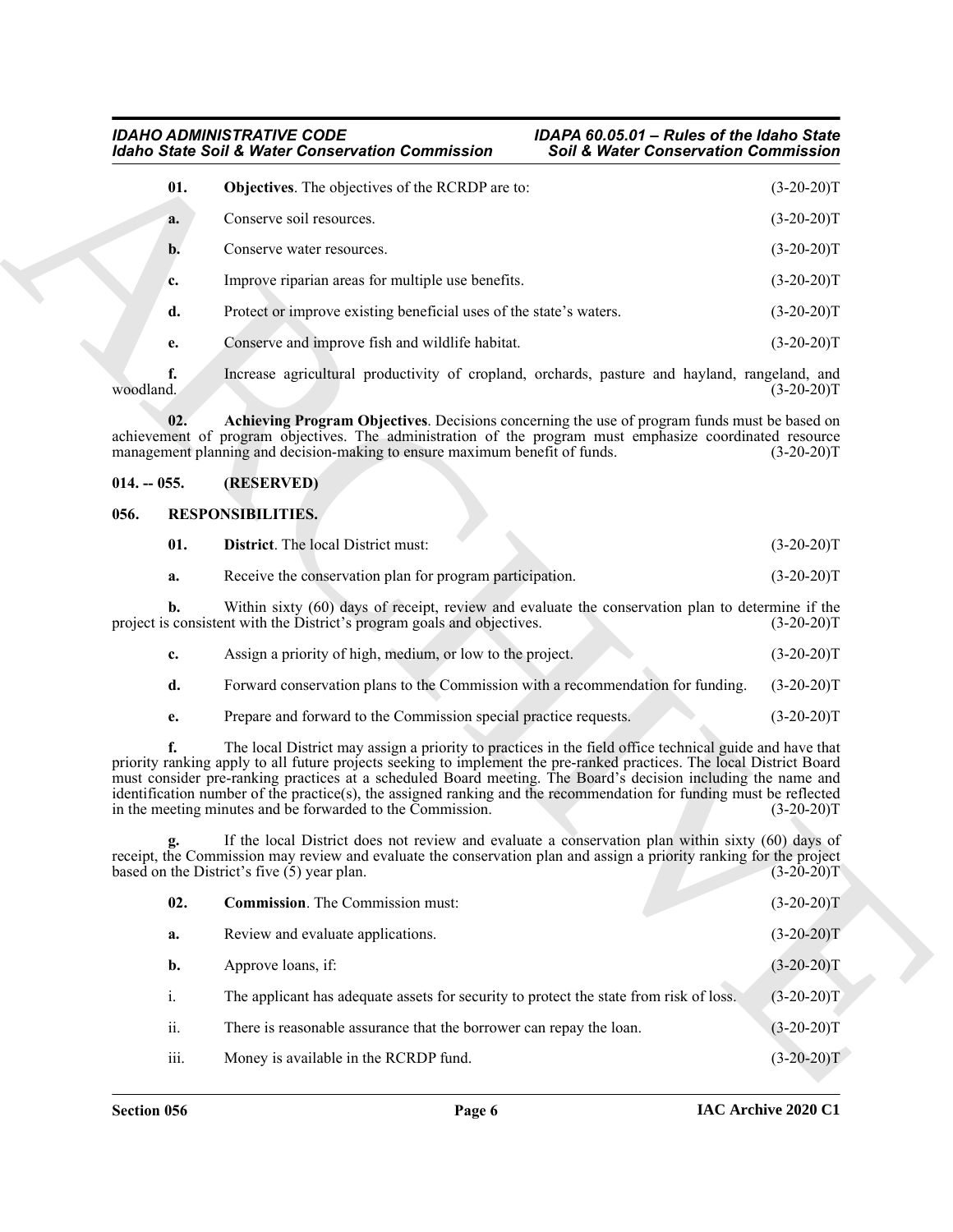#### *IDAHO ADMINISTRATIVE CODE IDAPA 60.05.01 – Rules of the Idaho State Idaho State Soil & Water Conservation Commission Soil & Water Conservation Commission*

**c.** Disapprove loans for reasons including but not limited to:  $(3-20-20)T$ 

i. The purpose of the loan is to pay for conservation plan practices that have been implemented prior to Commission approval. (3-20-20)T

ii. If all the requirements in Paragraph 056.02.b. of these rules are not met. (3-20-20)T

**Example Solid Weiter Conner various modeling to the Weiter Conner various Conner various connection contents and<br>
The proposal on the transmission of the state of the state of the state of the state of the state of the d.** Reconsider loan disapproval if the applicant, within fifteen (15) business days after notice of disapproval, requests the Commission, in writing, to reconsider its determination in any matter affecting the loan or the amount of loan funds. Reconsideration of the determination must take place within ninety (90) business days from the date the written request is received at the time, place, and date determined by the Commission. The applicant must<br>be notified of the time, place, and date and must have the right to appear. (3-20-20) be notified of the time, place, and date and must have the right to appear.

**e.** After loan approval, execute a promissory note and other security documents with the applicant for syment. (3-20-20) loan repayment.

**f.** Not less than once per year, determine the loan interest rate not to exceed six percent (6%) annually.  $(3-20-20)T$ 

Prepare an annual report showing RCRDP accomplishments and benefits resulting from use of loan<br>(3-20-20)T and grant funds.

**h.** Administer and monitor loan proceeds to assure that the intent of the law is met. (3-20-20)T

<span id="page-6-1"></span>**i.** Approve or disapprove special practice requests. (3-20-20)T

#### <span id="page-6-0"></span>**057. APPLICATION FOR LOAN.**

<span id="page-6-3"></span>**01. How to Apply**. Any applicant desiring a loan from the RCRDP fund must:  $(3-20-20)T$ 

**a.** Prepare and submit a conservation plan. The conservation plan must be presented by the applicant (or representative appointed by the applicant) to the local District Board at a scheduled meeting unless the project includes only practices that have been pre-ranked by the local District in accordance with Paragraph 56.01.f. of these rules. If the project includes only pre-ranked practices, the applicant must submit the conservation plan to the Commission. (3-20-20)T

**b.** Prepare and submit a completed application. The application including all information required under Subsection 57.03 of these rules must be submitted to the Commission. (3-20-20)T

**02.** Two or More Applicants. Two (2) or more applicants may install a practice(s) as a group g the loan can be adequately collateralized and all parties agree to joint and several liability. (3-20-20)T providing the loan can be adequately collateralized and all parties agree to joint and several liability.

<span id="page-6-4"></span><span id="page-6-2"></span>**03. Application Form**. The application must be on a form prescribed by the Commission and include:  $(3-20-20)T$ 

**a.** Name of applicant, and the location, size, and type of agricultural enterprise. (3-20-20)T

**b.** Identification and extent of the resource problem (erosion, plant community deterioration, water er quality, low production, etc.).  $(3-20-20)$ loss, water quality, low production, etc.).

**c.** Statement of applicant's objectives and expected benefits. (3-20-20)T

**d.** Estimate of costs of implementing the project and of total loan funds needed. (3-20-20)T

i. Applicant must be required to supply at least five percent (5%) of the total project costs through personal funds or in-kind services. (3-20-20)T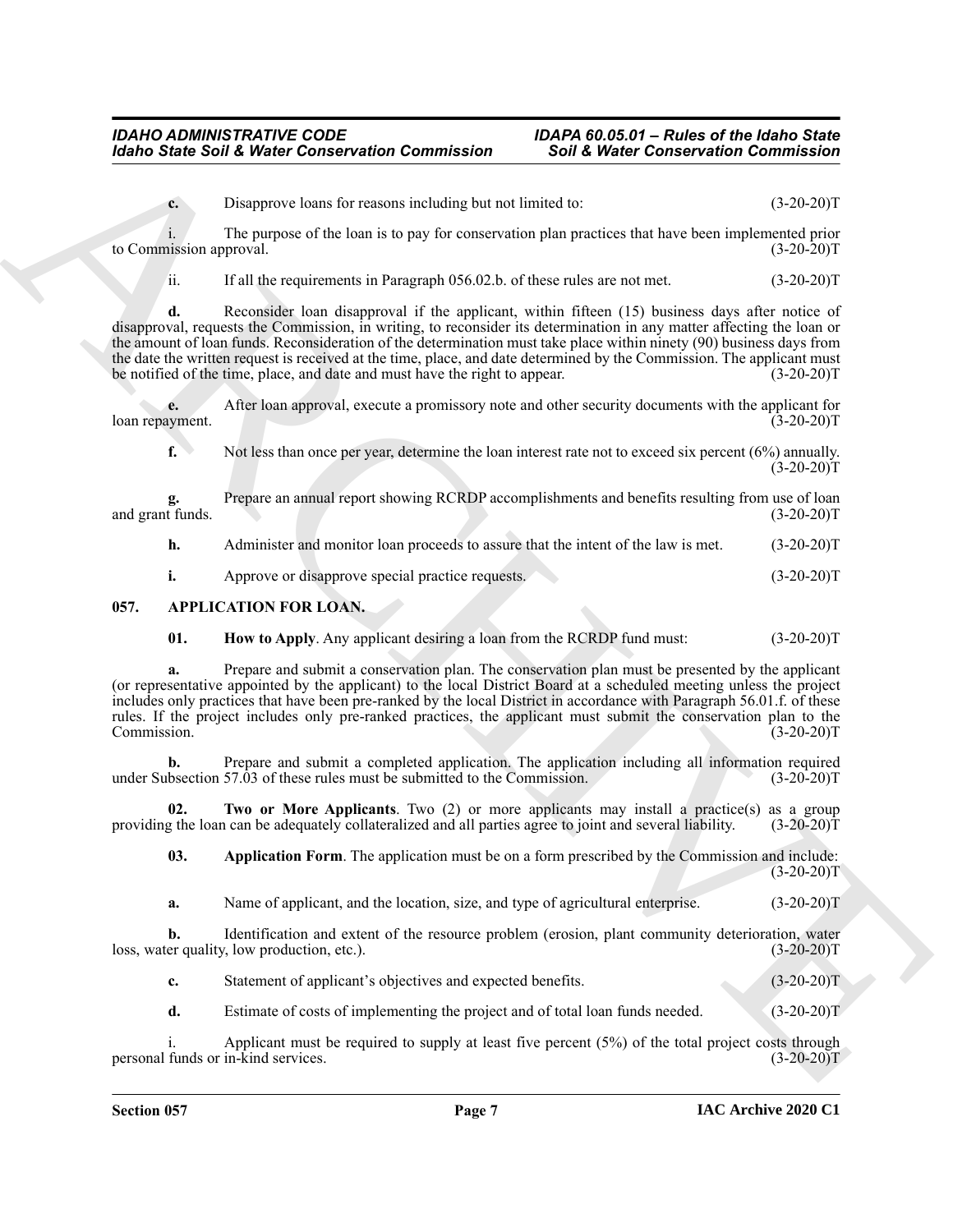| ii.<br>total project costs.<br>e.    | Total RCRDP loan funds combined with other funds cannot exceed ninety-five percent (95%) of                                                              |                                                                                                                                                                                                                                                                                                                                                                               |
|--------------------------------------|----------------------------------------------------------------------------------------------------------------------------------------------------------|-------------------------------------------------------------------------------------------------------------------------------------------------------------------------------------------------------------------------------------------------------------------------------------------------------------------------------------------------------------------------------|
|                                      |                                                                                                                                                          | $(3-20-20)T$                                                                                                                                                                                                                                                                                                                                                                  |
|                                      | Applicant's statement of security offered.                                                                                                               | $(3-20-20)T$                                                                                                                                                                                                                                                                                                                                                                  |
|                                      | resulting from applied land treatment and management practices.                                                                                          | Applicant's statement of willingness to allow continued monitoring and evaluation of impacts<br>$(3-20-20)T$                                                                                                                                                                                                                                                                  |
| the loan.                            |                                                                                                                                                          | All documentation required under Subsection 101.03 of these rules and any other documentation<br>requested by the Commission needed to determine whether there is reasonable assurance that the applicant can repay<br>$(3-20-20)T$                                                                                                                                           |
|                                      | The conservation plan must include:                                                                                                                      | A copy of the applicant's conservation plan which becomes a part of the application for assistance.<br>$(3-20-20)T$                                                                                                                                                                                                                                                           |
| i. \                                 | A map showing project location and extent of the resource problem.                                                                                       | $(3-20-20)T$                                                                                                                                                                                                                                                                                                                                                                  |
| ii.                                  | The eligible practices to be installed.                                                                                                                  | $(3-20-20)T$                                                                                                                                                                                                                                                                                                                                                                  |
| iii.                                 | Estimated costs of applying the practices.                                                                                                               | $(3-20-20)T$                                                                                                                                                                                                                                                                                                                                                                  |
| iv.                                  | An implementation schedule.                                                                                                                              | $(3-20-20)T$                                                                                                                                                                                                                                                                                                                                                                  |
| V.                                   | A statement whereby the applicant agrees to properly maintain and operate installed practices.                                                           | $(3-20-20)T$                                                                                                                                                                                                                                                                                                                                                                  |
| vi.                                  | Needed clearances, easements and rights of way.                                                                                                          | $(3-20-20)T$                                                                                                                                                                                                                                                                                                                                                                  |
| V11.                                 | plan as requested by the local District or Commission.                                                                                                   | Any other appropriate documentation needed to complete the implementation of the conservation<br>$(3-20-20)T$                                                                                                                                                                                                                                                                 |
| 058.                                 | SPECIAL PRACTICE(S) APPROVAL FOR LOANS.                                                                                                                  |                                                                                                                                                                                                                                                                                                                                                                               |
| 01.<br>becomes an eligible practice. |                                                                                                                                                          | Special Practice Approval. A special practice must be approved by the Commission before it<br>$(3-20-20)T$                                                                                                                                                                                                                                                                    |
| 02.<br>Commission and must include:  |                                                                                                                                                          | Special Practice Requests. Special practice requests may be prepared by the local District or the<br>$(3-20-20)T$                                                                                                                                                                                                                                                             |
| a.                                   | A description of the proposed practice.                                                                                                                  | $(3-20-20)T$                                                                                                                                                                                                                                                                                                                                                                  |
| b.                                   | A justification of need for the special practice.                                                                                                        | $(3-20-20)T$                                                                                                                                                                                                                                                                                                                                                                  |
| c.                                   | Standards and specifications for the proposed practice.                                                                                                  | $(3-20-20)T$                                                                                                                                                                                                                                                                                                                                                                  |
| d.<br>solving the resource problem.  |                                                                                                                                                          | A statement from the appropriate agency as to the technical adequacy of the special practice in<br>$(3-20-20)T$                                                                                                                                                                                                                                                               |
| $059. - 080.$                        | (RESERVED)                                                                                                                                               |                                                                                                                                                                                                                                                                                                                                                                               |
| 081.                                 | <b>ENCOURAGING PUBLIC BENEFITS WHEN INSTALLING PRACTICES.</b><br>for loan funds. When reviewing loan requests the following considerations must be made: | District Boards must encourage persons responsible for any aspect of performing practices to promote public benefit<br>by improving or preserving environmental quality and ecological balance when the practices are being installed.<br>Multiple objective achievement and total resource evaluation and treatment must receive high priority consideration<br>$(3-20-20)T$ |

#### <span id="page-7-5"></span><span id="page-7-4"></span><span id="page-7-0"></span>**058. SPECIAL PRACTICE(S) APPROVAL FOR LOANS.**

<span id="page-7-6"></span>

| A description of the proposed practice.           | $(3-20-20)T$ |
|---------------------------------------------------|--------------|
| A justification of need for the special practice. | $(3-20-20)T$ |
|                                                   |              |

#### <span id="page-7-1"></span>**059. -- 080. (RESERVED)**

#### <span id="page-7-3"></span><span id="page-7-2"></span>**081. ENCOURAGING PUBLIC BENEFITS WHEN INSTALLING PRACTICES.**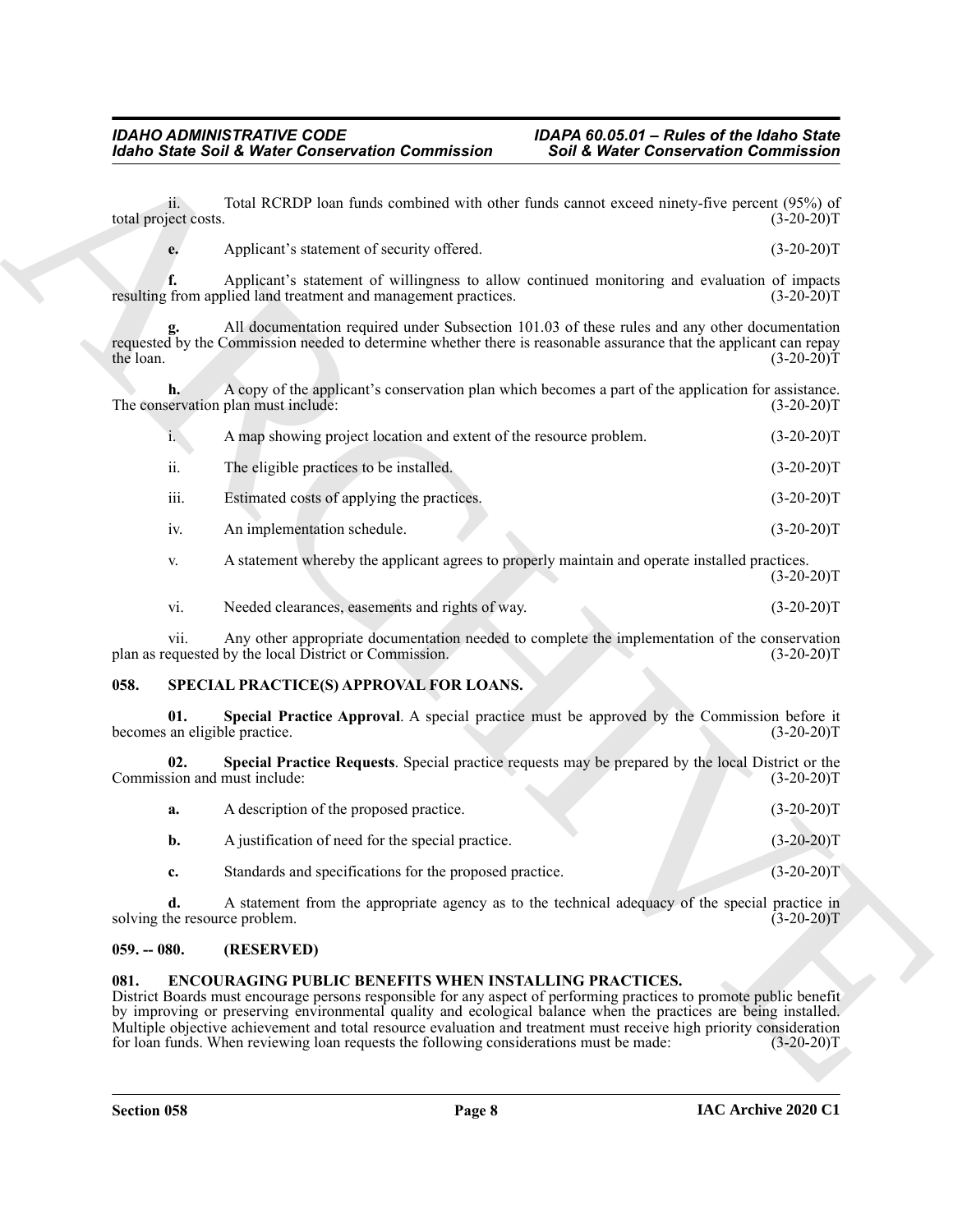#### <span id="page-8-12"></span><span id="page-8-11"></span><span id="page-8-10"></span><span id="page-8-9"></span><span id="page-8-8"></span><span id="page-8-6"></span><span id="page-8-5"></span><span id="page-8-3"></span><span id="page-8-1"></span><span id="page-8-0"></span>**101. CREDIT GUIDELINES.**

|                                             | <b>Idaho State Soil &amp; Water Conservation Commission</b>                                                                                                                                                                                                                                                                                                                                                                                                                                                                                       | <b>Soil &amp; Water Conservation Commission</b> |              |
|---------------------------------------------|---------------------------------------------------------------------------------------------------------------------------------------------------------------------------------------------------------------------------------------------------------------------------------------------------------------------------------------------------------------------------------------------------------------------------------------------------------------------------------------------------------------------------------------------------|-------------------------------------------------|--------------|
| 01.                                         | Preventing Degradation. Preventing or abating pollution and other environmental degradation.                                                                                                                                                                                                                                                                                                                                                                                                                                                      |                                                 | $(3-20-20)T$ |
| 02.                                         | <b>Benefiting the Community.</b> Benefiting the community by means such as outdoor recreational<br>opportunities or enhancing the appearance of the area.                                                                                                                                                                                                                                                                                                                                                                                         |                                                 | $(3-20-20)T$ |
| 03.                                         | Benefiting Habitat. Benefiting fish and wildlife habitat.                                                                                                                                                                                                                                                                                                                                                                                                                                                                                         |                                                 | $(3-20-20)T$ |
| $082. - 100.$                               | (RESERVED)                                                                                                                                                                                                                                                                                                                                                                                                                                                                                                                                        |                                                 |              |
| 101.                                        | <b>CREDIT GUIDELINES.</b>                                                                                                                                                                                                                                                                                                                                                                                                                                                                                                                         |                                                 |              |
| 01.<br>protect the state from risk of loss. | Standards for Acceptable Loans. There must be adequate assets and collateral for security to                                                                                                                                                                                                                                                                                                                                                                                                                                                      |                                                 | $(3-20-20)T$ |
| 02.                                         | Required Documentation. The applicant must provide documentation to the Commission<br>sufficient to determine the applicant's ability and willingness to repay the loan. Such documentation may include:<br>financial statements; balance sheets; profit and loss statements; driver's license; income tax returns; budgets; credit<br>reports; estimates/quotes; deeds; leases; and other supporting documents as deemed necessary relative to the size,<br>complexity, and financial responsibility of the individual or entity being financed. |                                                 | $(3-20-20)T$ |
| 03.                                         | Duty to Inform. After submitting the application and before funds are dispersed, the applicant<br>must inform and provide documentation to the Commission of any significant change of circumstance that may<br>impact their financial standing or ability to repay the loan.                                                                                                                                                                                                                                                                     |                                                 | $(3-20-20)T$ |
| 04.                                         | Field Inspections. The Commission may require a field inspection in order to:                                                                                                                                                                                                                                                                                                                                                                                                                                                                     |                                                 | $(3-20-20)T$ |
| a.                                          | Determine loan and security positions, provide repayment estimates and verify assets.                                                                                                                                                                                                                                                                                                                                                                                                                                                             |                                                 | $(3-20-20)T$ |
| b.                                          | Indicate the applicant's management ability.                                                                                                                                                                                                                                                                                                                                                                                                                                                                                                      |                                                 | $(3-20-20)T$ |
| c.                                          | Secure a complete and accurate description of collateral for the security agreement.                                                                                                                                                                                                                                                                                                                                                                                                                                                              |                                                 | $(3-20-20)T$ |
| 05.                                         | Additional Information Required for Loans Secured with Real Estate. Where real estate is<br>offered as collateral the following information must be provided:                                                                                                                                                                                                                                                                                                                                                                                     |                                                 | $(3-20-20)T$ |
| a.                                          | A legal description of the offered collateral.                                                                                                                                                                                                                                                                                                                                                                                                                                                                                                    |                                                 | $(3-20-20)T$ |
| b.                                          | Real estate appraisal, consisting of at least one (1) of the following:                                                                                                                                                                                                                                                                                                                                                                                                                                                                           |                                                 | $(3-20-20)T$ |
| i.                                          | Copy of appraisal made by a licensed professional appraiser approved by the Commission.                                                                                                                                                                                                                                                                                                                                                                                                                                                           |                                                 | $(3-20-20)T$ |
| ii.                                         | Copy of the most recent property tax assessment.                                                                                                                                                                                                                                                                                                                                                                                                                                                                                                  |                                                 | $(3-20-20)T$ |
| iii.                                        | Evaluation made by Commission or the local District according to its knowledge of the estimated<br>average value of the property in the area in which the project is to be implemented.                                                                                                                                                                                                                                                                                                                                                           |                                                 | $(3-20-20)T$ |
| c.                                          | A map designating the location of the real estate.                                                                                                                                                                                                                                                                                                                                                                                                                                                                                                |                                                 | $(3-20-20)T$ |
| 06.<br>time.                                | Other Collateral. Any item having tangible value may be accepted as security for these loans.<br>Condition of the collateral must be updated periodically and additions to the security agreement may be required over                                                                                                                                                                                                                                                                                                                            |                                                 | $(3-20-20)T$ |
| 102.                                        | <b>LOAN CLOSURE AND ADMINISTRATION.</b>                                                                                                                                                                                                                                                                                                                                                                                                                                                                                                           |                                                 |              |
| 01.                                         | Servicing and Documentation. All loans must be assigned to a loan officer (Commission                                                                                                                                                                                                                                                                                                                                                                                                                                                             |                                                 |              |

#### <span id="page-8-14"></span><span id="page-8-13"></span><span id="page-8-7"></span><span id="page-8-4"></span><span id="page-8-2"></span>**102. LOAN CLOSURE AND ADMINISTRATION.**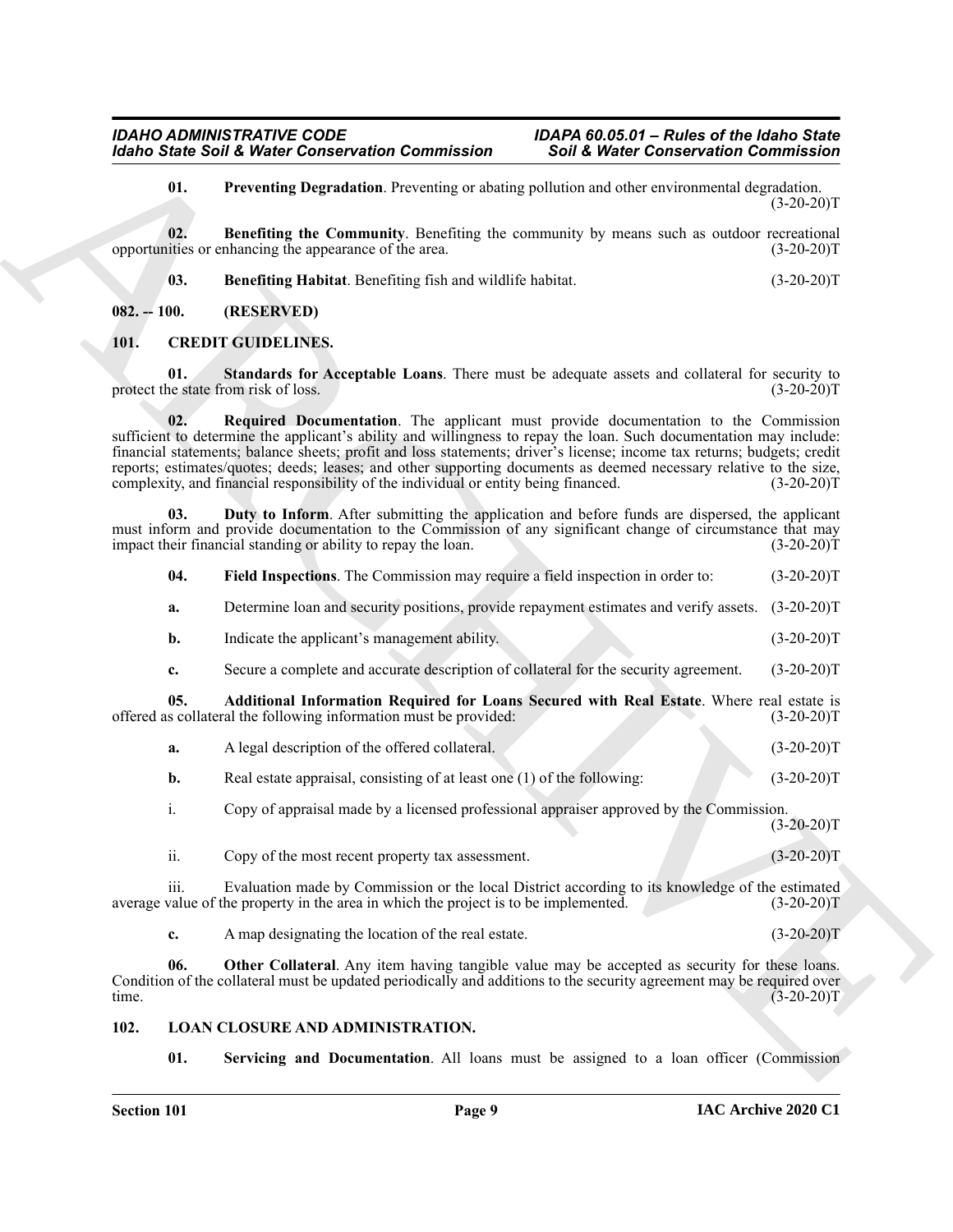employee) who must be responsible for servicing the loan. (3-20-20)T

<span id="page-9-11"></span>**02.** Loan Securing Documents. Following approval of the application, the Commission, must prepare sary loan securing documents. all necessary loan securing documents.

<span id="page-9-10"></span>**03. Loan Note and Security Agreement**. The loan must be secured by utilizing a promissory note and security document listing the parties and the collateral, as well as terms and conditions of the loan. A mortgage or deed of trust must be executed and recorded with the county recorder where the collateral is located if the collateral is real property. A security agreement and any other necessary documents must be executed if the collateral is not real property. Appropriate financing statements must be executed and filed with the Secretary of State on all collateral consisting of personal property. (3-20-20) consisting of personal property.

<span id="page-9-9"></span>**04. Fund Obligation**. Funds must be obligated when all loan conditions established by the Commission have been met and when all necessary loan securing documents are in order and appropriately signed by the applicant. Funds will then be obligated. Upon notification of fund obligation, the applicant who is now the contractee, may complete implementation of the project. (3-20-20) contractee, may complete implementation of the project.

<span id="page-9-8"></span>**05. Cost Incurred**. The applicant is required to cover all costs incurred for loan closure, title insurance, and recording fees. (3-20-20)T

#### <span id="page-9-3"></span><span id="page-9-0"></span>**103. IMPLEMENTATION OF AGREED TO PRACTICES.**

Monto Sinte Soli & Weist Connected the contents and  $\sim$  Soli & Weist Connected the Connected Connected the connected terms of the state of the state of the state of the state of the state of the state of the state of the The applicant may, at their own risk, begin installing practices as identified and scheduled in the conservation plan provided the project is not completed before the loan is approved and the conditions of approval are met. Should the applicant choose to begin installing practices prior to the conditions of approval being met, the Commission may require additional title insurance to protect against intervening materialman's liens. The applicant/contractee has the responsibility to obtain appropriate technical assistance to ensure practices are properly designed, constructed, and managed. The applicant/contractee may install practices themselves or contract work out. Whatever method is used, the applicant/contractee is responsible to ensure the quality of materials and workmanship meets the approved standards and specifications for each practice. (3-20-20) standards and specifications for each practice.

<span id="page-9-5"></span>**Practice Completion**. Upon completion of the scheduled practice the applicant/contractee must notify the provider of technical assistance. The provider of technical assistance must inspect and document the amount and extent of the installed practice and certify its completion if it meets the quality standards and construction specifications of the practice and notify the applicant/contractee. If the practice does not meet practice standards and specifications the applicant/contractee must be notified by the provider of technical assistance, in writing, of the deficiencies and what needs to be done so the practice meets standards and specifications. (3-20-20)T

#### <span id="page-9-6"></span>**02. Submitting Vouchers and Bills**. (3-20-20)T

**a.** The provider of technical assistance must provide a written certification of completion of the project to the Commission. The applicant/contractee must submit invoices, vouchers and bills for the project to the Commission. (3-20-20)T

**b.** Up to ninety-five percent (95%) of loan funds can be disbursed toward submitted bills during the loan installment period. The remaining loan funds will be disbursed upon receipt of written certification of project completion from the provider of technical assistance. (3-20-20) completion from the provider of technical assistance.

<span id="page-9-7"></span>**Warrant Requests**. The Commission staff must prepare warrant request(s). The warrant(s) are paid to the order of the contractee(s) and the vendor, and are mailed to the contractee. (3-20-20)T

<span id="page-9-4"></span>**04. Drawing Loan Funds**. The applicant/contractee must implement the practices as scheduled and the contractee may draw loan funds in multiple disbursements during installation of the project. (3-20-20)T

#### <span id="page-9-1"></span>**104. -- 125. (RESERVED)**

#### <span id="page-9-12"></span><span id="page-9-2"></span>**126. REPAYMENT OF LOAN.**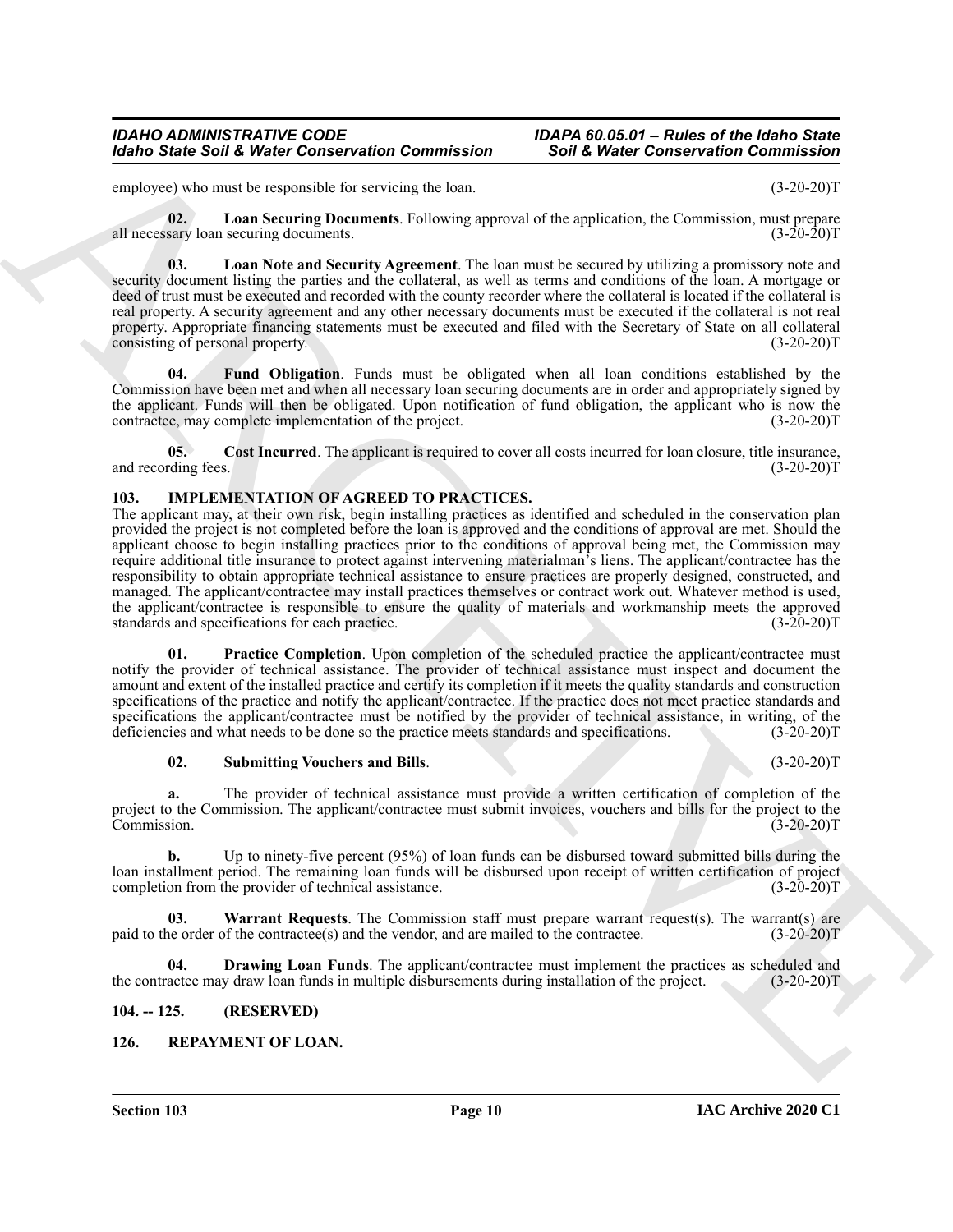<span id="page-10-15"></span>**01. Repayment of the Loan**. Repayment of the loan, together with interest, must commence no later (2) full vears from the date the note is signed. (3-20-20) than two  $(2)$  full years from the date the note is signed.

<span id="page-10-16"></span>**02. Repayment Schedule**. The repayment schedule must be identified in the loan documents with a fifteen (15) year maximum loan period. One (1) month before payment is due, the commission will mail the contractee a notice of payment due. contractee a notice of payment due.

<span id="page-10-14"></span>**First Payment**. The first payment is due as required on the signed loan documents as prepared by the Commission. Any additional interest incurred during the installment period of the loan will be added to the first payment notice. (3-20-20)T payment notice.

#### <span id="page-10-12"></span><span id="page-10-0"></span>**127. FORECLOSURE.**

In the event of a contractee not adhering to the payment terms and conditions of the mortgage, promissory note, or security agreement, the Commission may seek foreclosure according to the laws of the state of Idaho. (3-20-20)T

<span id="page-10-1"></span>**128. -- 150. (RESERVED)**

#### <span id="page-10-13"></span><span id="page-10-2"></span>**151. LOAN POLICIES.**

The maximum amount of any one (1) loan is six hundred thousand dollars (\$600,000). (3-20-20)T

#### <span id="page-10-4"></span><span id="page-10-3"></span>**152. -- 199. (RESERVED)**

#### <span id="page-10-17"></span><span id="page-10-8"></span><span id="page-10-7"></span>**SUBCHAPTER B – RULES FOR ALLOCATION OF FUNDS TO CONSERVATION DISTRICTS**

#### <span id="page-10-5"></span>**200. ALLOCATION OF FUNDS TO DISTRICTS.**

<span id="page-10-9"></span>**01. Base Funding**. The Commission shall determine the dollar amount to allocate equally to conservation districts on an annual basis. As soon as practicable after the start of the fiscal year, the Commission shall immediately distribute base funding to the districts that submitted the required documents during the previous fiscal  $\mu$  year.  $(3-20-20)T$ 

Models Solid Webster Connected Romp (1998) and Connected Roman (1998) and Connected Roman (1998) and Connected Roman (1998) and Connected Roman (1998) and Connected Roman (1998) and Connected Roman (1998) and Connected Ro **02. Match Funding**. Following determination of base funding, the Commission shall review and approve the additional amount of state appropriations available for proportional allocation to each district in match funding. The amount of match funding allocated will be based upon local funds and services received in the previous fiscal year by each conservation district for the general purposes of the district. Funds received for special projects, used as required match for specific grants or projects, or on a fee-for-service basis will not be used to calculate match funding. Once the required documents for match funding are submitted and determined to be complete, the Commission shall distribute match funding to each district as soon as practicable. (3-20-20)T Commission shall distribute match funding to each district as soon as practicable.

<span id="page-10-10"></span>**03. Required Documents**. The Commission may require submission of certain documents prior to allocation of base and match funding to districts. These documents may include five (5) year plans, financial and match reports, and performance reports. (3-20-20) match reports, and performance reports.

**a.** The Board of Supervisors shall certify in writing that the district has examined all documentation submitted and that the statements and representations in the documents are true and accurate. (3-20-20)T

<span id="page-10-11"></span>**b.** The district shall submit any required documents by a date established by the Commission.

 $(3-20-20)T$ 

**04. State Budget Requests**. The Commission shall conduct a public hearing to consider the needs of the conservation districts on or before June 15th of each year, giving twenty (20) days' written notice of the hearing to each conservation district and to all other persons requesting notice of the hearing. The Commission shall hear and consider testimony at the hearing and all information submitted by the districts prior to submission of the annual budget request to the legislature and governor based upon the criteria of Subsection 010.19 of this rule. (3-20-20)T

<span id="page-10-6"></span>**201. -- 999. (RESERVED)**